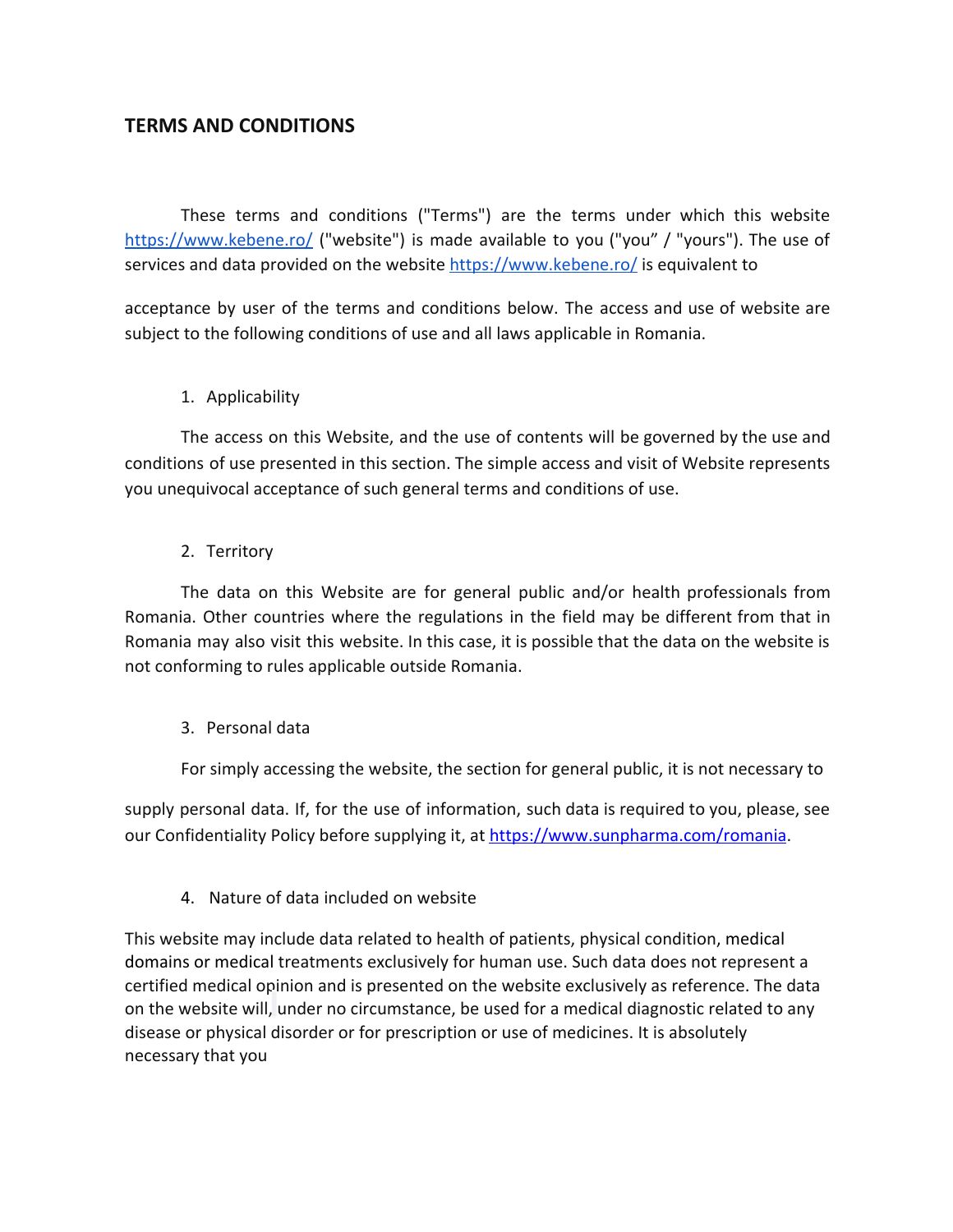ask for the opinion of a physician or pharmacist, professionals in the field of health and who are the sole competent to provide you an opinion or recommendation in conformity to your health condition.

Consequently, by expressing your consent related to such general terms and conditions of use of our website, you acknowledge that TERAPIA S.A and the hosting company will not be held liable related to the data and/or services proposed on the website and you declare that the use of such data and/or services is completely under your control and on your exclusive liability.

For any details related to products, programs and services available in your country, please contact us at:

**TERAPIA SA**, with the registered seat in Cluj-Napoca, 124, Fabricii St., Cluj county, zip code 400632

**Tel:** +40 372641600

**Fax:** +40 212434582

**Mob:** +40 733400391

You may contact as well the National Agency for Medicines to report any negative reactions; details are available on [www.anm.ro,](http://www.anm.ro/) section report a negative reaction; Fax: 021 316 34 97; E-mail: adr@anm.ro; Telephone: 0757117259.

5. Intellectual property rights

TERAPIA S.A. is the holder of domain name [www.kebene.ro](http://www.kebene.ro/) The full contents of website is subject to copyright, in conformity to the disposals of Law 8/1996, on copyright and related rights, with further amendments and completions.

The integrity of such contents, as well as all its elements (including, but not limited to: texts, schemes, animations, images, photos, illustrations, logos, sounds, songs, trademarks, registered trademarks) represent, if not stated expressly otherwise, the exclusive property of TERAPIA S.A, the sole able to use on discretion the related intellectual property rights.

Consequently, in conformity to the disposals of Law 8/1996 on copyright and related rights, with further amendments and completions, to legal disposals and rules of other